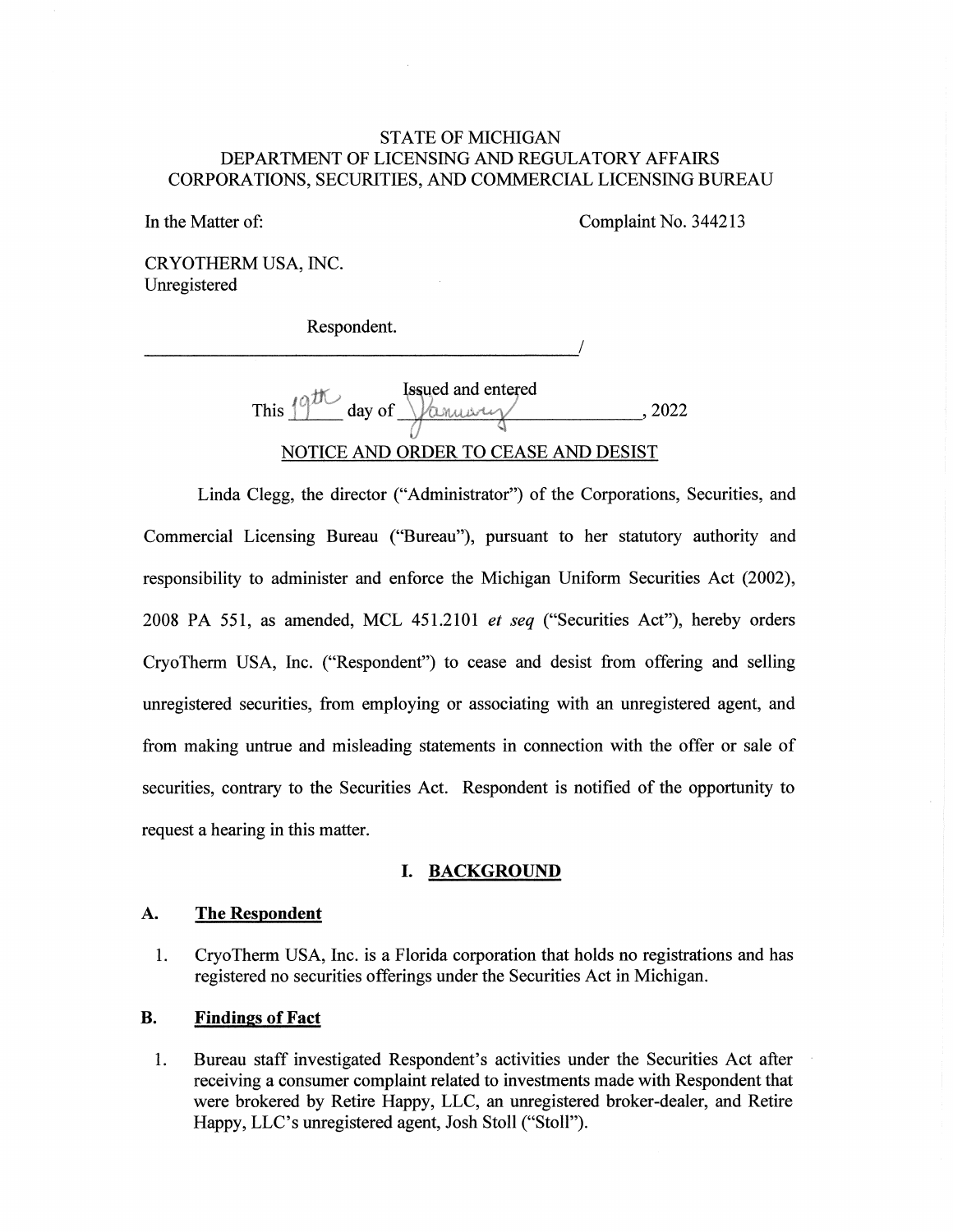- 2. The investigation developed evidence that Respondent sold a \$50,000 promissory Page 2 of 5<br>The investigation developed evidence that Respondent sold a \$50,000 promissory<br>note investment to a Michigan investor. The investment was not registered and none of Retire Happy, LLC, Stoll, or Respondent have identified a relevant exemption, exception, preemption, or exclusion justifying the failure to register the securities offering. exemption, exception, preemption, or exclusion justifying the failure to register the securities offering.
- 3. The investigation developed evidence that Respondent employed or associated with Retire Happy, LLC and Stoll, paying them a commission for each sale of Respondent's securities to an investor. Retire Happy, LLC was not registered as a broker-dealer<sup>1</sup> and Stoll was not registered as an agent under the Securities Act<sup>2</sup>. None of Retire Happy, LLC, Stoll, or Respondent have identified a relevant exemption, exception, preemption, or exclusion justifying the failures to register. with Retire Happy, LLC and Stoll, paying them a commission for each sale of Respondent's securities to an investor. Retire Happy, LLC was not registered as a broker-dealer<sup>1</sup> and Stoll was not registered as an agent under
- 4. The investigation developed evidence that Retire Happy, LLC and Stoll coldcalled the Michigan investor and represented that an investment with Respondent would pay a 10% annual return, was guaranteed not to lose money, and was safer than the stock market. Based on these assurances, the Michigan investor purchased a promissory note security from Respondent for \$50,000 on or around January 11, 2016 with a maturity date on July 11, 2017. To date, the investor's principal investment has not been repaid despite the assurances that it was safe and guaranteed. called the Michigan investor and represented that an investment with Respondent<br>would pay a 10% annual return, was guaranteed not to lose money, and was safer<br>than the stock market. Based on these assurances, the Michigan

# II. RELEVANT STATUTORY PROVISIONS

1. Section 301 of the Securities Act, MCL 451.2301, states:

A person shall not offer or sell a security in this state unless 1 or more of the following are met:

- (a) The security is a federal covered security.
- (b) The security, transaction, or offer is exempted from registration under section 201 to 203.
- (c) The security is registered under this act.
- 2. Section 402(4) of the Securities Act, MCL 451.2402(4), states:

A broker-dealer, or an issuer engaged in offering, selling, or purchasing securities in this state, shall not employ or associate with an agent who transacts business in this state on behalf of broker-dealers or issuers unless following are met:<br>
(a) The security is a federal covered security.<br>
(b) The security, transaction, or offer is exempted from registration under<br>
section 201 to 203.<br>
(c) The securities Act, MCL 451.2402(4), states:<br>
A br

Notice & Order to Cease & Desist CryoTherm USA, Inc. (CN 344213)

<sup>&</sup>lt;sup>1</sup> The Bureau is issuing a Notice and Order to Cease and Desist to Retire Happy, LLC concurrent with the issuance of this Notice and Order to Cease and Desist.

<sup>&</sup>lt;sup>2</sup> The Bureau is issuing a Notice and Order to Cease and Desist to Stoll concurrent with the issuance of this Notice and Order to Cease and Desist. Notice and Order to Cease and Desist.<br> **Notice & Order to Cease & Desist**<br> **CryoTherm USA, Inc. (CN 344213)**<br> **Page 2 of**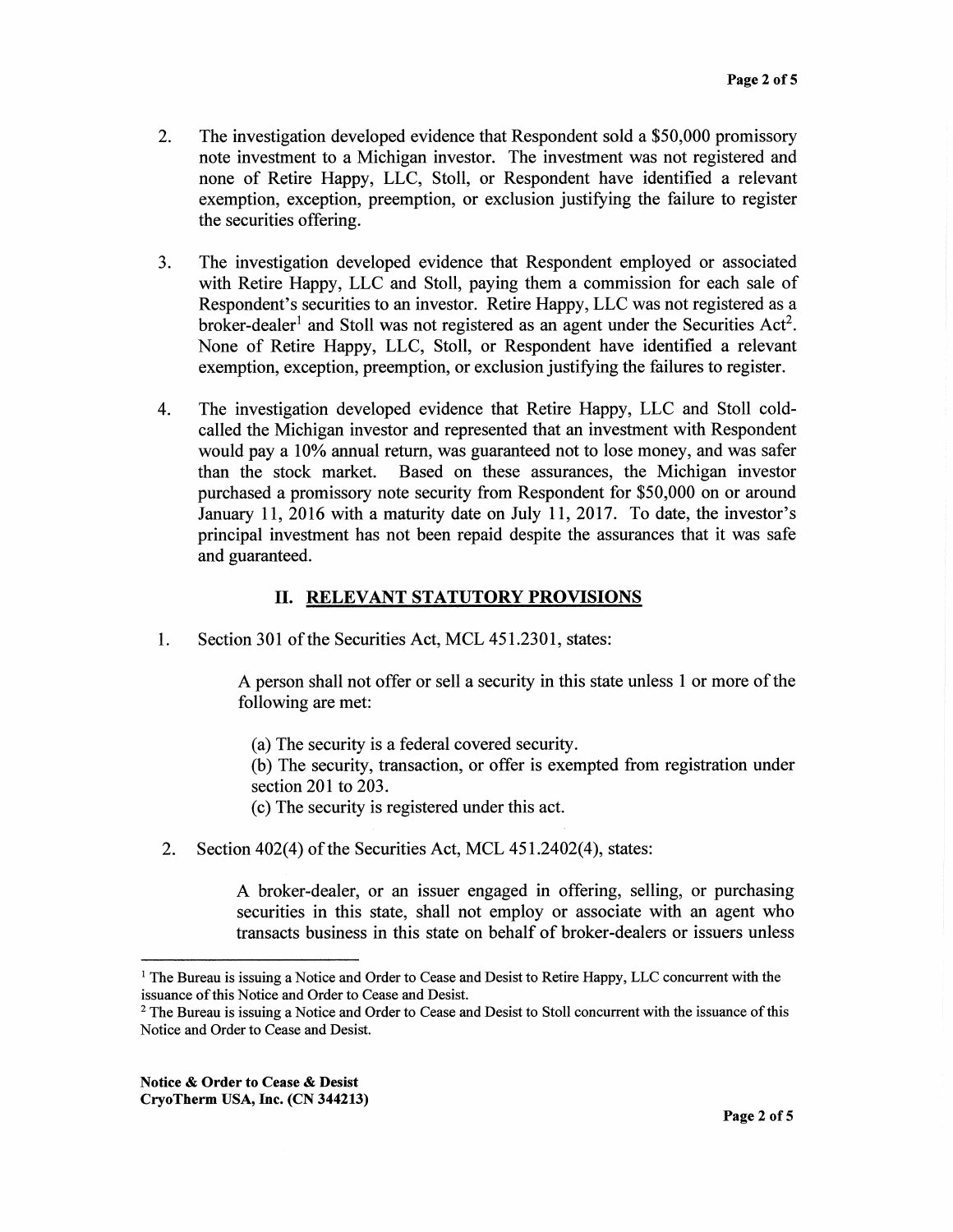the agent is registered under subsection (1) or exempt from registration under subsection (2).

3. Section 501 of the Securities Act, MCL 451.2501, states:

It is unlawful for a person, in connection with the offer, sale, or purchase of a security or the organization or operation of a Michigan investment market under article 4A, to directly or indirectly do any of the following:

(a) Employ a device, scheme, or artifice to defraud.

(b) Make an untrue statement of a material fact or omit to state a material fact necessary in order to make the statements made, in the light of the circumstances under which they were made, not misleading.

(c) Engage in an act, practice, or course of business that operates or would operate as a fraud or deceit on another person.

4. Section 503(1) of the Securities Act, MCL 451.2503(1), states:

In a civil action or administrative proceeding under this act, a person claiming an exemption, exception, preemption, or exclusion has the burden to prove the applicability of the exemption, exception, preemption, or exclusion.

## III. CONCLUSIONS OF LAW

- 1. Respondent CryoTherm USA, Inc. offered and sold a security to a Michigan resident. The security was not federal covered, exempt from registration, or registered, in violation of section 301 of the Securities Act, MCL 451.2301.
- 2. Respondent CryoTherm USA, Inc. employed or associated with an unregistered agent and has not identified a relevant exemption, exception, preemption, or exclusion justifying the failure of that individual to register, in violation of section 402(4) of the Securities Act, MCL 451.2402(4).
- 3. Respondent CryoTherm USA, Inc. made untrue statements of material fact and omitted to make statements necessary to make other statements made not misleading in connection with the offer or sale of a security when its agent, Josh Stoll, represented to a Michigan investor that his \$50,000 investment was guaranteed when that was untrue, and when he stated that the investment was safer than the stock market without stating that the investment may never be repaid. These statements were material, false, and misleading in light of the circumstances under which they were made, in violation of section 501(b) of the Securities Act, MCL 451.2501(b).

Notice & Order to Cease & Desist CryoTherm USA, Inc. (CN 344213)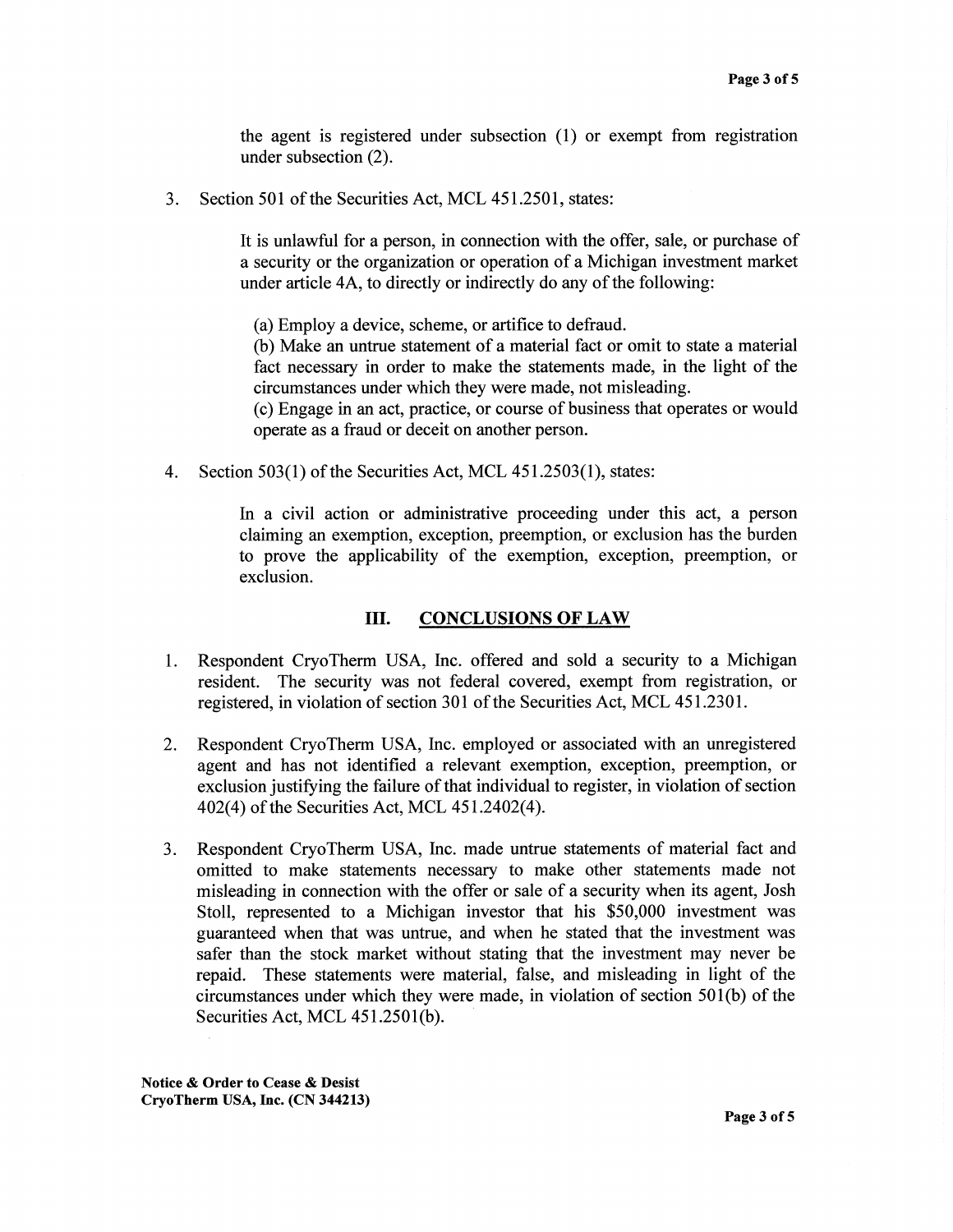## IV. ORDER

IT IS THEREFORE ORDERED, pursuant to section 604 of the Securities Act, MCL 451.2604, that:

- A. Respondent shall immediately CEASE AND DESIST from offering and selling unregistered securities, from employing or associating with an unregistered agent, and from making false and misleading statements in connection with the offer or sale of securities, contrary to the Securities Act.
- B. Pursuant to section 604(2) of the Securities Act, this Notice and Order to Cease and Desist is IMMEDIATELY EFFECTIVE.
- C. In a Final Order, the Administrator intends to impose civil fines of \$60,000.00 against Respondent under MCL 451.2604(4). This Notice and Order to Cease and Desist may become final pursuant to Section VI, below.
- D. Pursuant to section 508 of the Securities Act, MCL 451.2508, a person that willfully violates the Securities Act, or an order issued under the Securities Act, is guilty of a felony punishable by imprisonment for not more than 10 years or a fine of not more than \$500,000.00 for each violation, or both. An individual convicted of violating a rule or order under this act may be fined, but shall not be imprisoned, if the individual did not have knowledge of the rule or order.

## V. NOTICE OF OPPORTUNITY FOR HEARING

Section 604 of the Securities Act, MCL 451.2604, provides that Respondent has 30 days beginning with the first day after the date of service of this Notice and Order to Cease and Desist to submit a written request to the Administrator asking that this matter be scheduled for a hearing. If the Administrator receives a written request in a timely manner, the Administrator shall schedule a hearing within 15 days after receipt of the request. The written request for a hearing must be addressed to:

> Corporations, Securities & Commercial Licensing Bureau Regulatory Compliance Division P.O. Box 30018 Lansing, MI 48909

By email: CSCL-FOIA@Michigan.gov

## VI. ORDER FINAL ABSENT HEARING REQUEST

A. Under section 604 of the Securities Act, MCL 451.2604, the Respondent's failure to submit a written request for a hearing to the Administrator within 30 days after the

Notice & Order to Cease & Desist CryoTherm USA, Inc. (CN 344213)